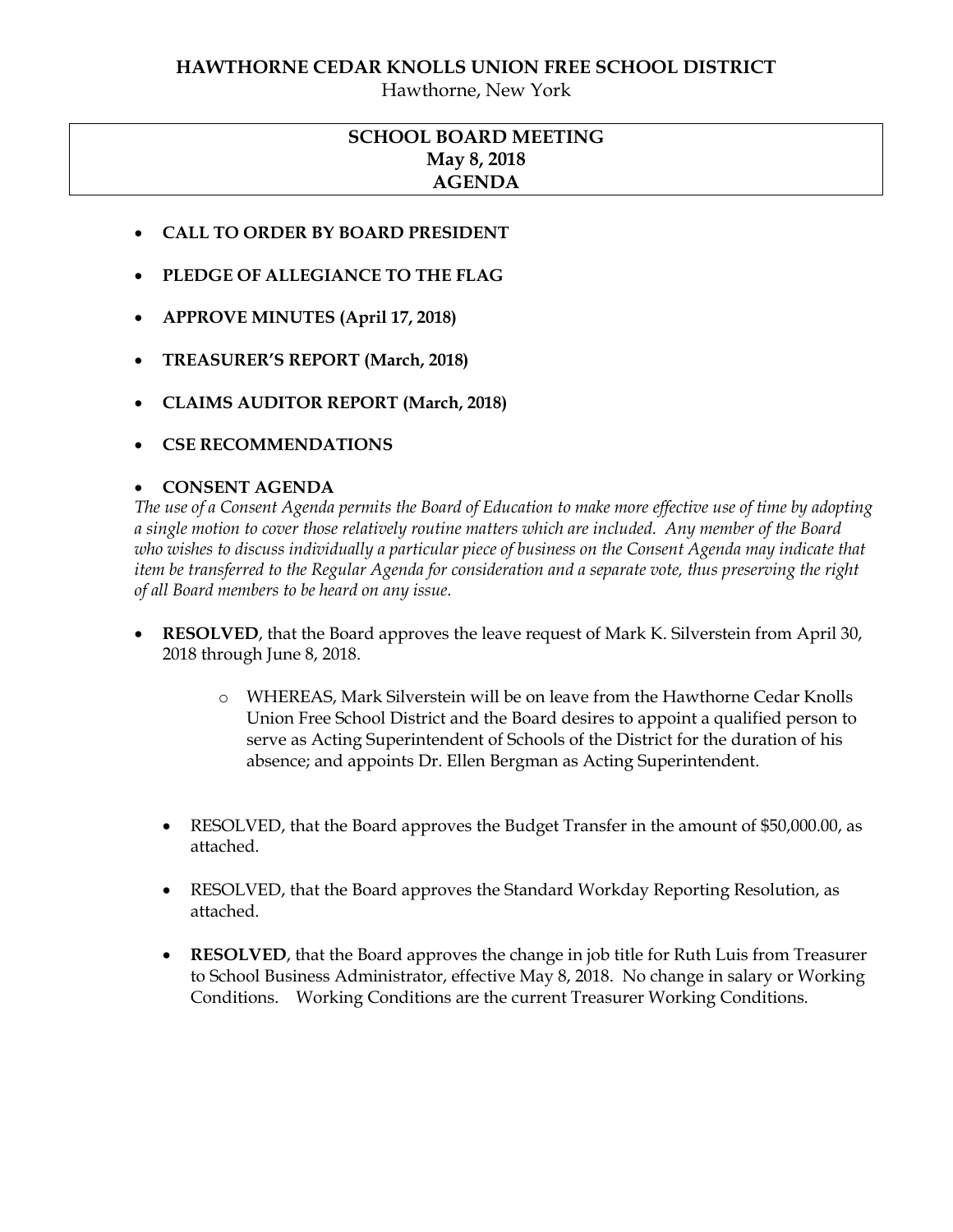## **HAWTHORNE CEDAR KNOLLS UNION FREE SCHOOL DISTRICT** Hawthorne, New York

- **RESOLVED,** that the Board approves the award of sealed bids, for the 2018-2019 School Year, as follows:
	- o *2018-19-BID-1: HVAC Maintenance & Filters*  **to TempAir of Westchester**
	- o *2018-19-BID-2: Geller House Cleaning* **to Project One Services**
	- o *2018-19-BID-3: School Bus Repair and Diesel Fuel*
		- **to Charles Stotz**
- **RESOLVED,** that the Board approves the award of Request for Proposals (RFP) for Maintenance items, for the 2018-2019 School Year, as follows:
	- o *2018-19-RFP-1: Vehicle Service, Repair & Fuel* 
		- **to Scardera Service**
	- o *2018-19-RFP-2: Window Glass Replacement*
		- **to Sandi's Glass**
	- o *2018-19-RFP-3: Floor Refinishing*
		- **to Fullerton**
	- **RESOLVED THAT THE BOARD** hereby approves the provisions of a Supplemental Memoranda of Agreement between the District and Local 1169, New York State United Teachers, dated May 2018, as presented to the Board of Education at this meeting regarding the District's Early Retirement Incentive for Teachers. A Copy of said agreement shall be incorporated by reference within the minutes of this meeting.
	- RESOLVED, THAT THE BOARD, hereby approves the provisions of a Memorandum of Agreement between the District and the Hawthorne Cedar Knolls Paraprofessionals, Local 6080, (the "Local 6080")to create a one year successor Collectively Negotiated Agreement effective July 1, 2018 and terminating on June 30, 2019;
	- RESOLVED, THAT THE BOARD, hereby approves the provisions of a Memorandum of Agreement between the District and the Hawthorne Cedar Knolls Federation of Teachers, Local 1169, (the "Local 1169") to create a new five year Collectively Negotiated Agreement effective July 1, 2017 and terminating on June 30, 2022; and